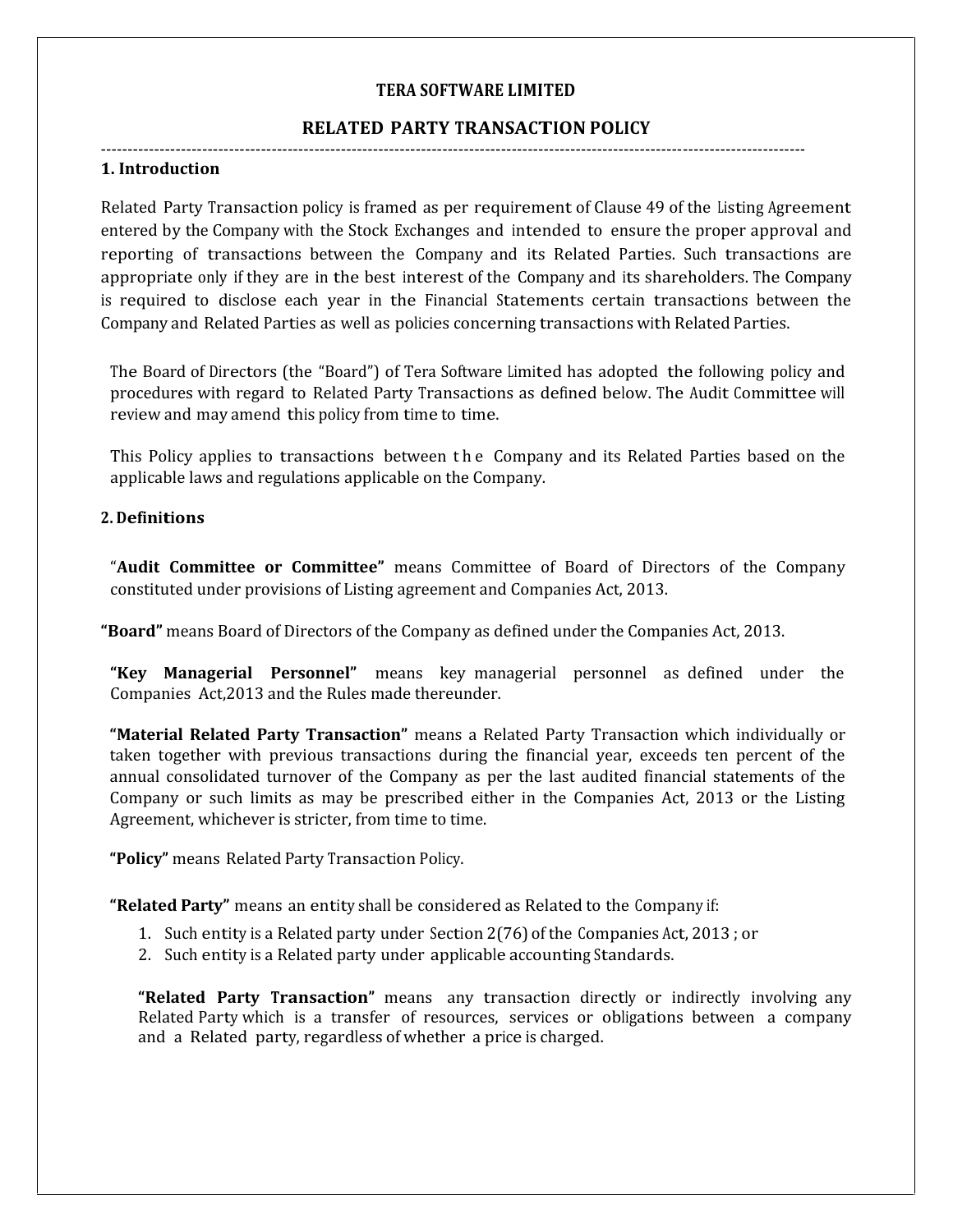**"Relative"** means relative as defined under the Companies Act, 2013 and includes anyone who is Related to another, if –

i. They are members of a Hindu undivided family; ii. They are husband and wife ; or iii. Father (including step-father) iv. Mother (including step-mother) v. Son (including step-son) vi. Son's wife vii. Daughter viii. Daughter's husband ix. Brother (including step-brother)

x. Sister (including step-sister)

**"Transaction"** with a Related party shall be construed to include a single transaction or a group of transactions.

# **3. Policy**

All Related Party Transactions shall be reported to the Audit Committee and referred for approval by the Committee in accordance with this Policy.

## **3.1 Review and approval of Related Party Transactions**

All Related Party Transactions shall be subject to the prior approval of the Audit Committee whether at a meeting or by resolution by circulation or through electronic mode. In the case of frequent / regular / repetitive transactions which are in the normal course of business of the Company, the Committee may grant standing pre – approval / omnibus approval.

In exceptional cases, where a prior approval is not taken due to an inadvertent omission or due to unforeseen circumstances, the Committee may ratify the transactions in accordance with this Policy.

A member of the Committee who (if) has a potential interest in any Related Party Transaction shall remain abstain from discussion and voting on such Related Party Transaction and shall not be counted in determining the presence of a quorum when such Transaction is considered.

While considering any transaction, the Committee shall take into account all relevant facts and circumstances including the terms of the transaction, the business purpose of the transaction, the benefits to the Company and to the Related Party, and any other relevant matters.

Prior to the approval, the Committee shall, *inter-alia*, consider the following factors to the extent relevant to the transaction:

- a. Whether the terms of the Related Party Transaction are in the ordinary course of the Company's business and are on an arm's length basis;
- b. The business reasons for the Company to enter into the Related Party Transaction and the nature of alternative transactions, if any;
- c. Whether the Related Party Transaction includes any potential reputational risks that may arise as a result of or in connection with the proposed Transaction; and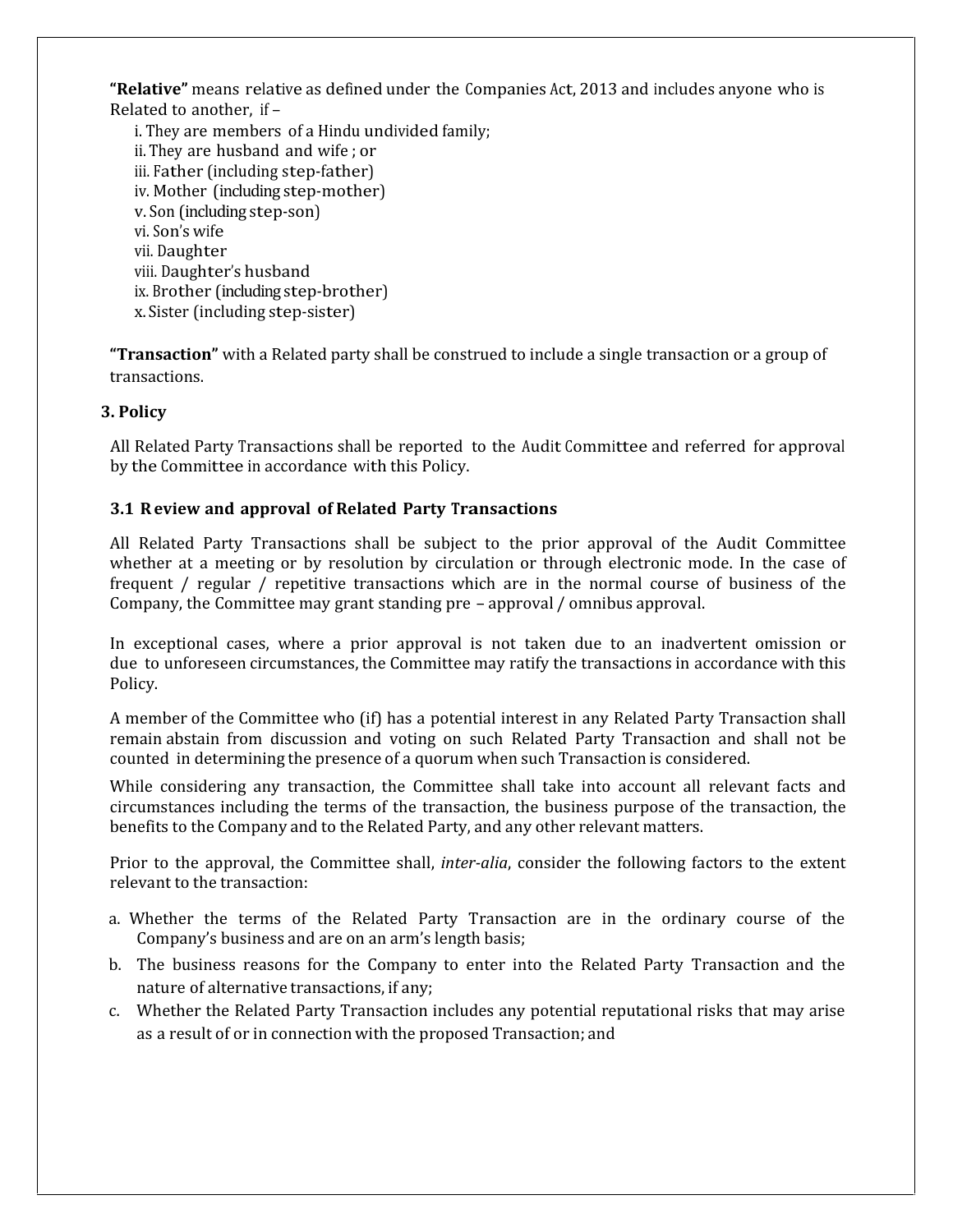d. Whether the Related Party Transaction would affect the independence or present a conflict of interest for any Director or Key Managerial Personnel of the Company, taking into account the size of the transaction, the overall financial position of the Director, Key Managerial Personnel or other Related Party, the direct or indirect nature of the Director's interest, Key Managerial Personnel's or other Related Party's interest in the transaction and the ongoing nature of any proposed relationship and any other factors the Committee deems relevant.

While considering the arm's length nature of the transaction, the Committee shall take into account the facts and circumstances as were applicable at the time of entering into the transaction with the Related Party. The Committee shall take into consideration that subsequent events (i.e., events after the initial transactions have commenced) like evolving business strategies / short term commercial decisions to improve / sustain market share, changing market dynamics, local competitive scenario, economic / regulatory conditions affecting the global / domestic industry, may impact profitability but may not have a bearing on the otherwise arm's length nature of the transaction.

If a Related Party Transaction will be ongoing, the Audit Committee may establish guidelines for granting the omnibus approval in line with the policy on Related Party Transactions of the Company and such approval shall be in respect of transactions which are repetitive in nature.

- (i) The Audit Committee shall satisfy itself the need for such omnibus approval and that such approval is in the interest of the company;
- (j) The omnibus approval shall specify (i) the name/s of the Related party, nature of transaction, period of transaction, maximum amount of transaction that can be entered into, (ii) the indicative case price / current contracted price and the formula for variation in the price if any and (iii) such other conditions as the Audit Committee may deem fit.

Provided that where the need for Related Party Transaction cannot be foreseen and aforesaid details are not available, Audit committee may grant omnibus approval for such transactions subject to their value not exceeding Rs.1 crore per transaction.

- (k) Thereafter, the Audit Committee, shall review at least on a quarterly basis, the details of RTPs entered into by the Company pursuant to each of the omnibus approval given.
- (l) The omnibus approval shall be valid for a period not exceeding one year and shall require fresh approval after the expiry of one year.
- $(m)$  In addition, the Audit Committee/ the Board may review any Related Party Transactions involving independent directors as part of the annual determination of their independence.
- (n) Nothing in this Policy shall override any provisions of law made in respect of any matter stated in this Policy.

## 3.2. APPROVAL BY CIRCULAR RESOLUTION OF THE COMMITTEE

In the event the Company Management determines that it is impractical or undesirable to wait until a meeting of the Committee to enter into a Related Party Transaction, such transaction may be approved by the Committee by way of circular resolution in accordance with this Policy and statutory provisions for the time being in force. Any such approval must be ratified by the Committee at its next scheduled meeting.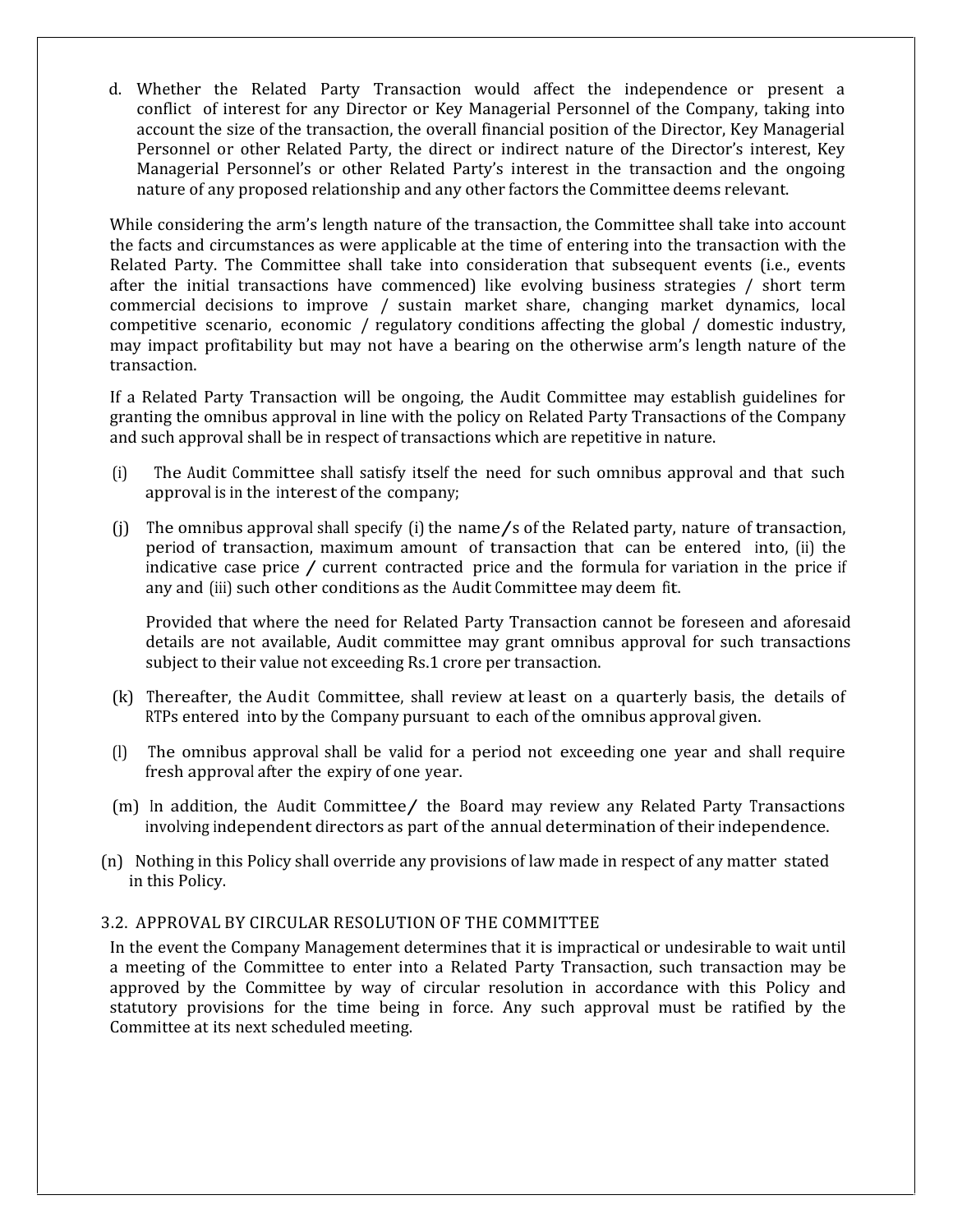## 3.3. APPROVAL BY THE BOARD

If the Committee determines that a Related Party Transaction should be brought before the Board, or if the Board in any case elects to review any such matter or it is mandatory under any law for Board to approve the Related Party Transaction, then the Board shall consider and approve the Related Party Transaction at a meeting and the considerations set forth above shall apply to the Board's review and approval of the matter, with such modification as may be necessary or appropriate under the circumstances.

#### 3.4. APPROVAL BY THE SHAREHOLDERS:

All material Related Party Transactions shall require approval of the shareholders through special resolution and the Related parties shall abstain from voting on such resolutions.

All Related Party Transactions in excess of the limits prescribed under the Companies Act, 2013, which are not in the Ordinary Course of Business or not at Arms' Length shall also require the prior approval of the shareholders through special resolution and the Related Parties shall abstain from voting on such resolution.

#### 3.5. RELATED PARTY TRANSACTIONS NOT PREVIOUSLY APPROVED

In the event the Company becomes aware of a Related Party Transaction that has not been approved or ratified under this Policy, the transaction shall be placed as promptly as practicable before the Committee or Board or the Shareholders as may be required in accordance with this Policy for review and ratification.

The Committee or the Board or the Shareholders shall consider all relevant facts and circumstances respecting such transaction and shall evaluate all options available to the Company, including but not limited to ratification, revision, or termination of such transaction, and the Company shall take such action as the Committee deems appropriate under the circumstances.

#### 4. Standards for Review

A Related Party Transaction reviewed under this Policy will be considered approved or ratified if it is authorised by the Audit Committee/Board, as applicable, in accordance with the standards set forth in this Policy after full disclosure of the Related Party's interests in the transaction. As appropriate for the circumstances, the Audit Committee or Board, as applicable, shall review and consider.

- (a) the Related Party's interestin the Related Party Transaction;
- (b) the approximate amount involved in the Related Party Transaction;
- (c) the approximate amount of the Related Party's interest in the transaction without regard to the amount of any profit or loss;
- (d) whether the Related Party Transaction was undertaken in the ordinary course of business of the Company;
- (e) whether the transaction with the Related Party is proposed to be, or was, entered on an arms 'length basis;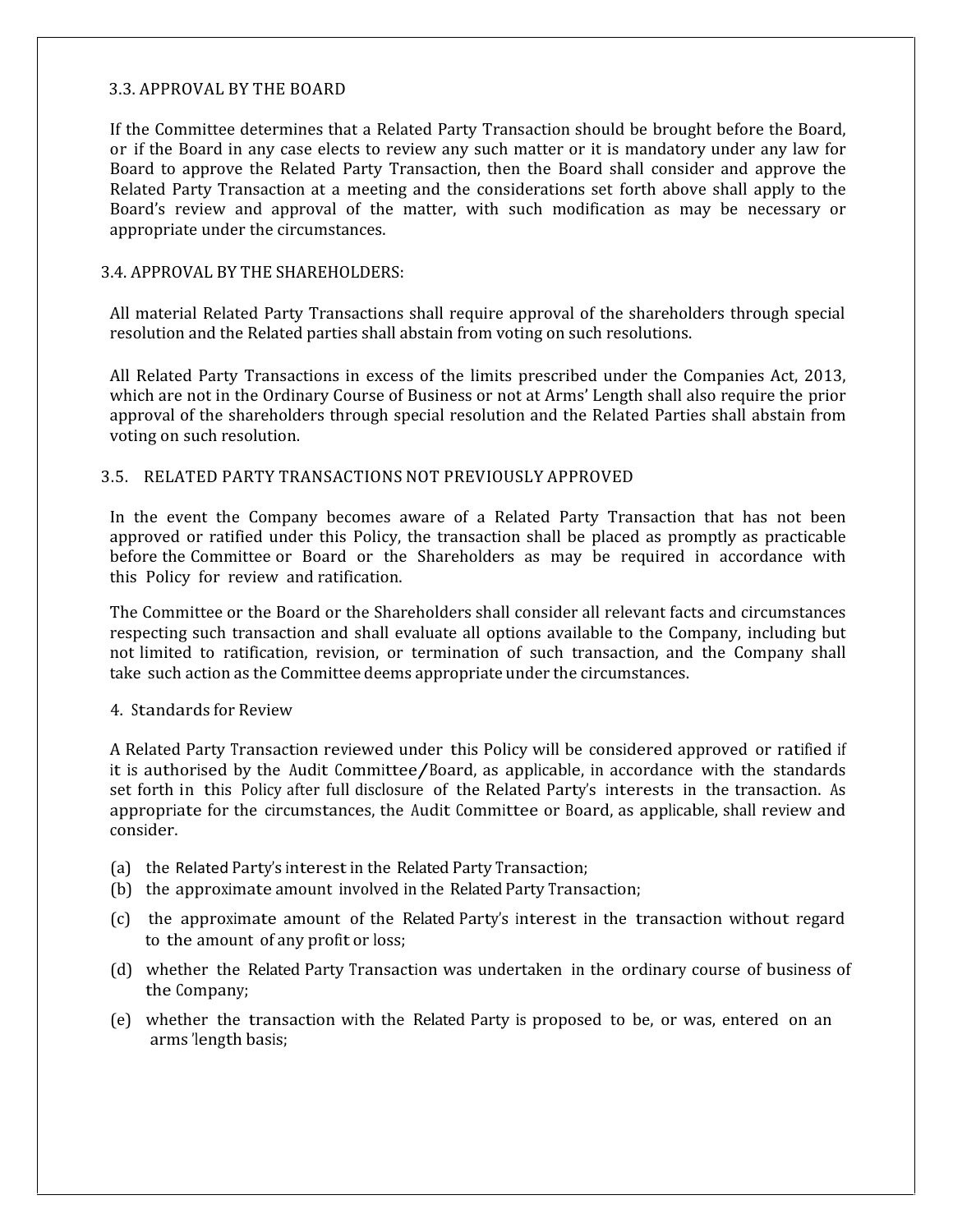- (f) the purpose of, and the potential benefits to the Company from the Related Party Transaction;
- (g) Whether there are any compelling business reasons for the Company to enter into the Related Party Transaction and the nature of alternative transaction, if any;
- (h) Whether the Related Party Transaction includes any potential reputational risk issues that may arise as a result of or in connection with the Related Party Transaction
- (i) Whether the Related Party Transaction would impair the independence of an otherwise independent director or nominee director;
- (j) Whether the Company was notified about the Related Party Transaction before its commencement and if not, why pre-approval was not sought and whether subsequent ratification would be detrimental to the Company;
- (i) Whether the Company was notined about the Related Party Transaction before its<br>commencement and if not, why pre-approval was not sought and whether subsequent<br>ratification would be detrimental to the Company;<br>(k) Wheth per provisions of law, for any director or Key Managerial Personnel, taking into account the size of the transaction, the overall financial position of the Related Party, the director or indirect nature of the Related Party's interest in the transaction and the ongoing nature of any proposed relationship and any other factors the Audit Committee/Board deems relevant.
- (l) Required public disclosure, if any; and
- (m) Any other information regarding the Related Party Transaction or the Related Party in the context of the proposed transaction that would be material to the Audit Committee/ Board/ shareholders, as applicable in light of the circumstances of the particular transaction.

The Audit Committee/Board will review all relevant information available to it about the Related Party Transaction. The Audit Committee/Board, as applicable, may approve/ratify/recommend to the shareholders, the Related Party Transaction only if the Audit Committee/Board, as applicable, determines in good faith that, under all of the circumstances, the transaction is fair as to the Company. The Audit Committee/ Board, in its sole discretion, may impose such conditions as it deems appropriate on the Company or the Related Party in connection with approval of the Related Party Transaction.

4.1 Determination of Ordinary Course of Business

"In the Ordinary Course of Business" means all such acts and transactions undertaken by the Company, including, but not limited to sale or purchase of goods, property or services, leases, transfers, providing of guarantees or collaterals, in the normal routine in managing trade or business and is not a standalone transaction. The Company should take into account the frequency of the activity and its continuity carried out in a normal organised manner for determination what is in the ordinary course business.

4.2 Determination of Arms' length nature of the Related Party Transaction

(a) Price Determination

At the time of determination the arms' length nature of price charged for the Related Party Transaction, the Audit Committee shall take into consideration the following:

- (i) Permissible methods of arms' length pricing as per Applicable Law including such prices where
- (ii) For the said purposes the Audit Committee shall be entitled to rely on professional opinion in this regard.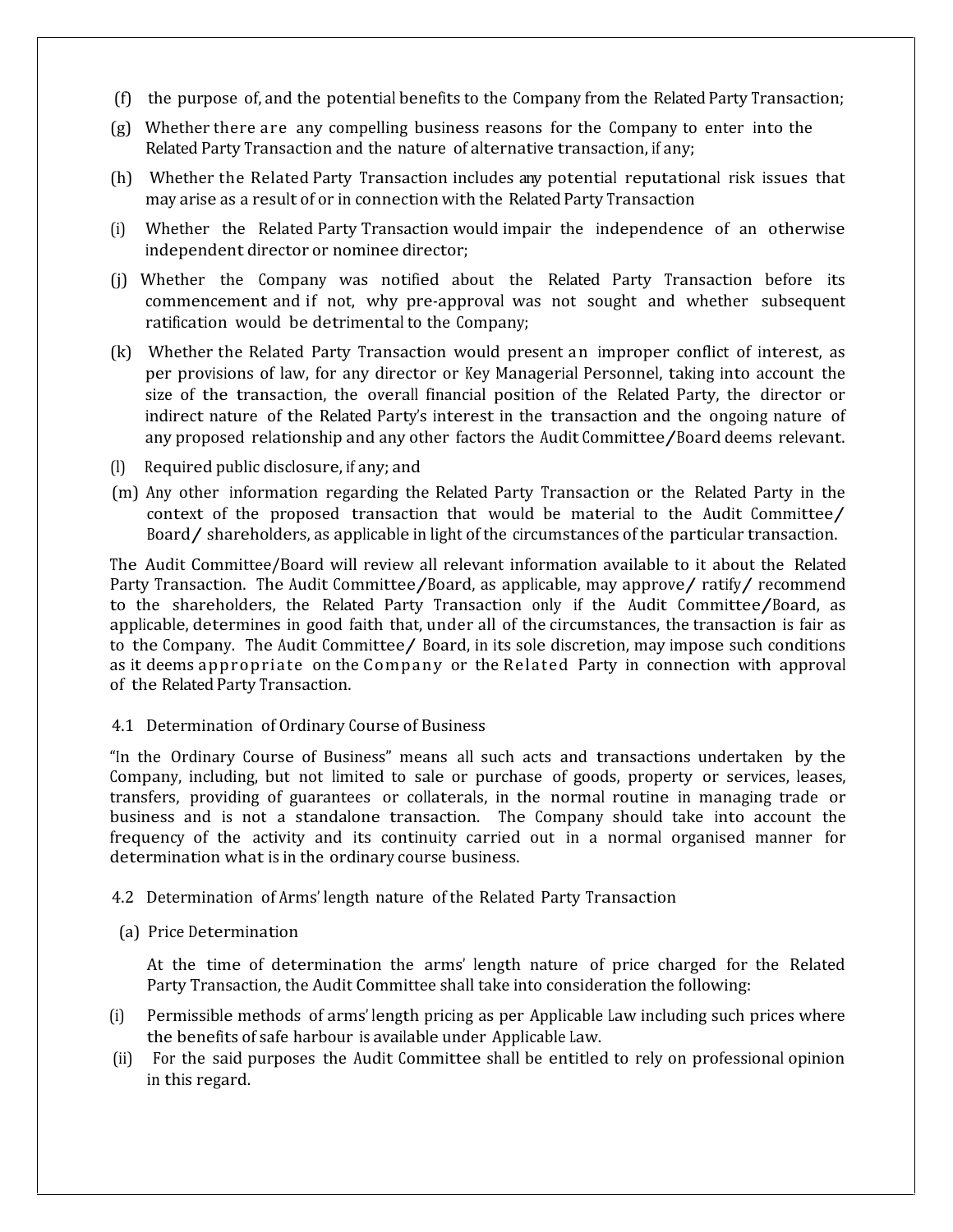- (b) Underwriting and Screening of arms' length Related Party Transaction
- (i) <sup>A</sup> Related Party with whom the Related Party Transaction is undertaken must have been selected using the same screening /selection criteria/ underwriting standards and procedures as may be applicable in case of an unaffiliated party.
- (ii) The Chief Financial Officer shall produce evidence to the satisfaction of the Audit Committee for having applied the said procedure.
- (c) Related Party Transaction limits:
- (i) The Related Party Transaction must be within the lower of the following transaction limits with respect to any Related Party:
	- 1. Limits on Material Related Party Transactions; and
	- 2. Expected transaction volumes based on past transactions with Related Parties using linear rate of growth as evidence by past data.
- (ii) Creditlimits extended to the Related Party must be usual as for unaffiliated parties.

If the Audit Committee is of the opinion that the Related Party Transaction meets the aforesaid criteria of Ordinary Course of Business and the Arms' Length nature, the Related Party Transaction will not be treated as a Related Party Transaction for the purpose of this Policy.

#### *4.3 Identification of Potential Related Party Transactions*

- (a) Each director/Key Managerial Personnel is responsible for providing written notice to the Compliance Officer of any potential Related Party Transaction involving him or her or his or her relatives, including any additional information about the transaction that the Compliance Officer may reasonably request. The Compliance Officer in consultation with other members of management and with the Audit Committee, as appropriate, will determine whether the transaction does. in fact, constitute a Related Party Transaction requiring the transaction does, in fact, constitute a Related Party Transaction requiring compliance with this Policy.
- (b) Every director/ Key Managerial Personnel of the Company who is in any way, whether directly or indirectly, concerned or interested in a contract or arrangement or proposed contract or arrangement entered into or to be entered into shall disclose the nature of his concern or interest at the meeting of the Board in which the contract or arrangement is discussed and shall not participate in or exercise influence over any such meeting.
- (c) Where any director/ Key Managerial Personnel, who is not so concerned or interested at the time of entering into such contract or arrangement, he shall, if he becomes concerned or interested after the contract or arrangement is entered into, disclose his concern or interest forthwith when he becomes concerned or interested or at the first meeting of Board held after he becomes so concerned or interested.
- (d) A contract or arrangement entered into by the company without disclosure or with participation by a Director / Key Managerial Personnel who is concerned or interested in any way, directly or indirectly, in the contract or arrangement, shall be voidable at the option of the Company.
- (e) The Company strongly prefers to receive such notice of any potential Related Party Transaction well in advance so that the Compliance Officer has adequate time to obtain and review information about the proposed transaction and other matter incidental thereto and to refer it to the appropriate approval authority. Ratification of a Related Party